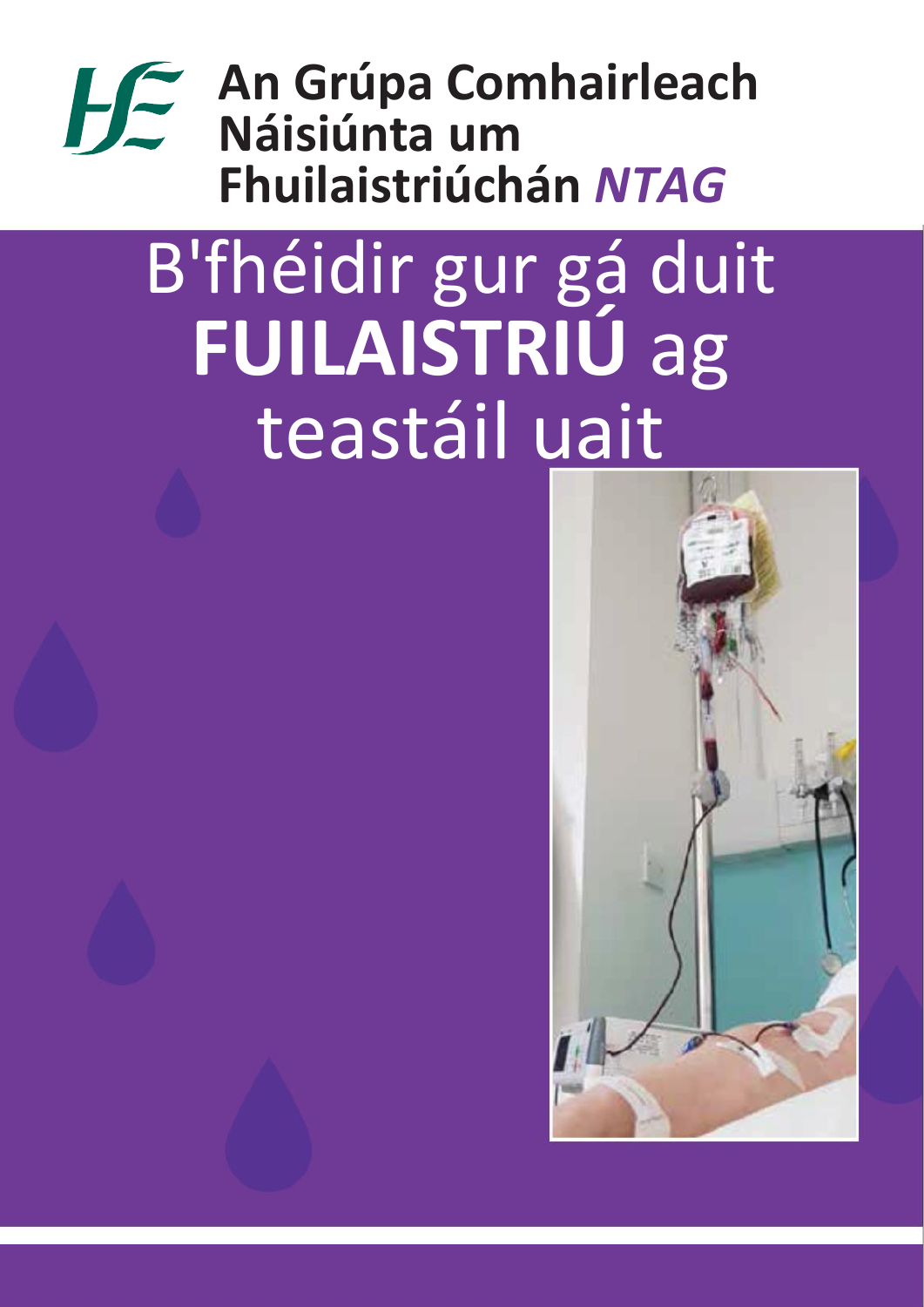**Tá an bhileog seo ceaptha chun cabhrú leatsa agus le do theaghlach a thuiscint cad is fuilaistriú ann agus conas an chóir leighis a dhéanamh níos sábháilte duit féin.**

Más dócha go bhfuil fuilaistriú de dhíth ort, míneoidh do dhochtúir nó d'altra sin duit agus an fáth atá leis. Iarrfaidh siad cead ort fuilaistriú a thabhairt duit. Ciallaíonn sin gur fútsa freisin é an cinneadh a dhéanamh fuilaistriú a fháil. Má bhíonn tú gan aithne gan urlabhra, ní mór don dochtúir an chóir leighis is mó a rachaidh chun do leasa a chur ort. Sa chás sin, d'fhéadfaí fuilaistriú a thabhairt duit gan cead a fháil uait. (Féach ceist 9.)

Má tá aon cheisteanna agat i dtaobh an eolais seo, cuir ar an dochtúir nó ar an altra iad.

#### **Mínítear sa bhileog seo**

| 7. Cad é ba chóir don othar a dhéanamh chun a chinntiú go |  |
|-----------------------------------------------------------|--|
|                                                           |  |
| 9. Cad a tharlaíonn má dhiúltaíonn tú don fhuilaistriú?10 |  |
|                                                           |  |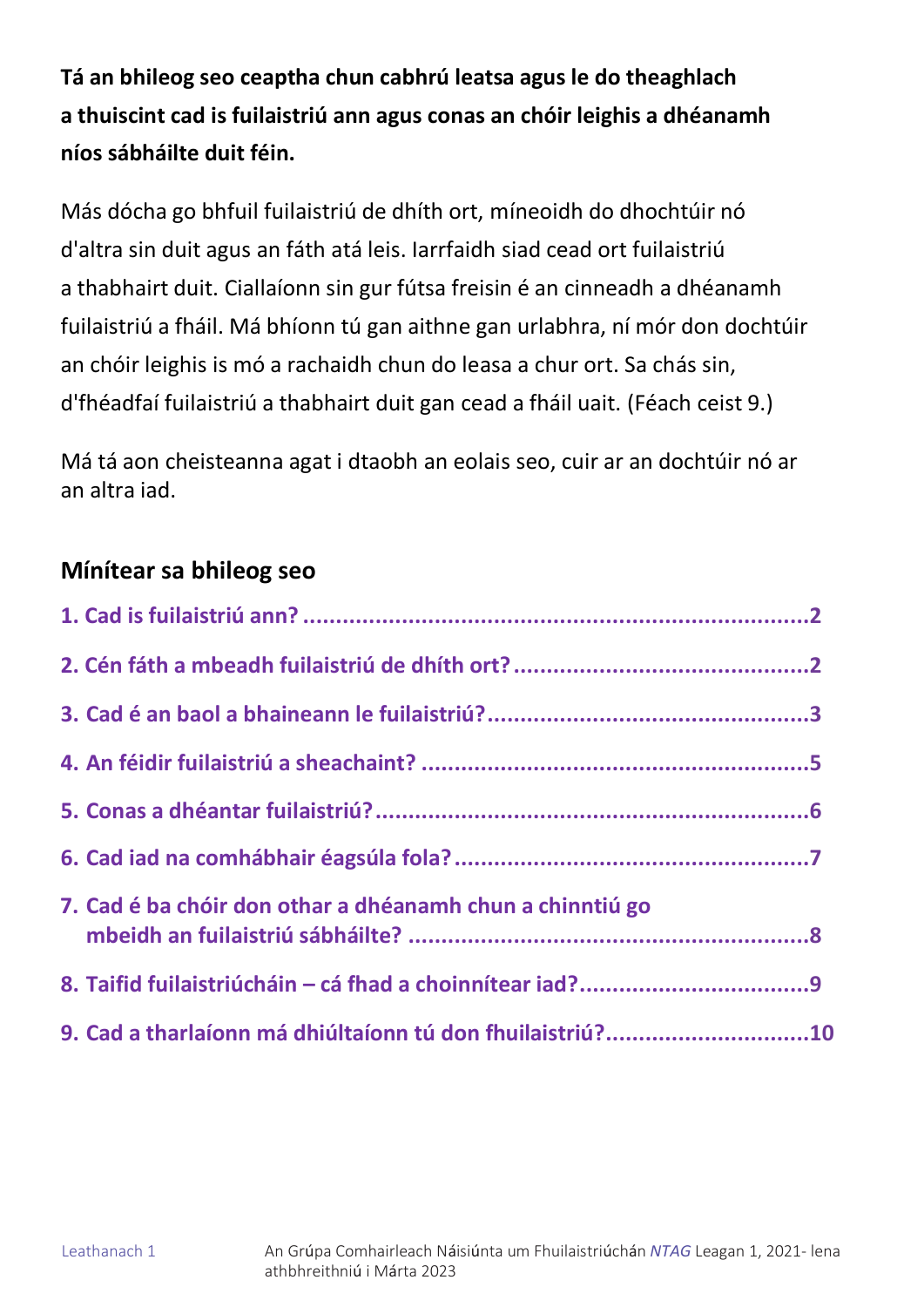## <span id="page-2-0"></span>**1. Cad is fuilaistriú ann?**

Nuair a fhaigheann othar méid fola ar dheonaigh duine eile dó, sin fuilaistriú. Deonaíonn daoine flaithiúla a gcuid fola do Sheirbhís Fuilaistriúcháin na hÉireann (SFÉ) le go mbeidh an chóir leighis sin ar fáil duit. Ní íoctar leo as sin.

Tá comhábhair éagsúla san fhuil (feach céist 6. 'Cad iad na comhábhair éagsúla fola?'). D'fhéadfadh ceann amháin nó níos mó de na comhábhair fola seo a leanas a bheith san fhuilaistriú a thugtar duit:

- fuilchealla dearga
- pláitíní
- plasma.

## <span id="page-2-1"></span>**2. Cén fáth a mbeadh fuilaistriú de dhíth ort?**

#### **Is féidir le fuilaistriú do bheatha a shábháil**

**Má chailleann tú cuid mhór fola: Má bhíonn tú ag cur fola go trom tar éis duit gortú a fháil nó leanbh a bhreith, mar shampla, b'fhéidir go dtabharfaimis fuilaistriú duit ina mbeadh cealla dearga.**

Cúitíonn fuilaistriú ceall dearg an méid fola a chailltear i rith obráidí freisin (ar nós athchur cromáin).

**Mura bhfuil smior na gcnámh ag obair i gceart:** B'fhéidir go mbeadh fuilaistriú ceall dearg agus pláitíní araon de dhíth ort mura bhfuil smior na gcnámh ag obair i gceart. Is é an smior an áit a ndéantar cealla dearga agus pláitíní. D'fhéadfadh galair nó cóir leighis le haghaidh ailse cosc a chur ar an smior ó bheith ag obair i gceart. Tar éis ceimiteiripe nó radaiteiripe, is féidir go dtógfaidh sé suas go mí ar an smior teacht chuige féin.

**I gcás riochtaí géiniteacha:** Tá riochtaí sláinte géiniteacha ar dhaoine áirithe, ar nós ainéime chorráncheallach, a chuireann isteach ar a gcuid haemaglóibine. Is é haemaglóibin an rud a iompraíonn ocsaigin timpeall ar fud do cholainne. Is gá do dhaoine a bhfuil a leithéid de ghalair orthu fuilaistrithe a fháil arís agus arís eile ar feadh a saoil.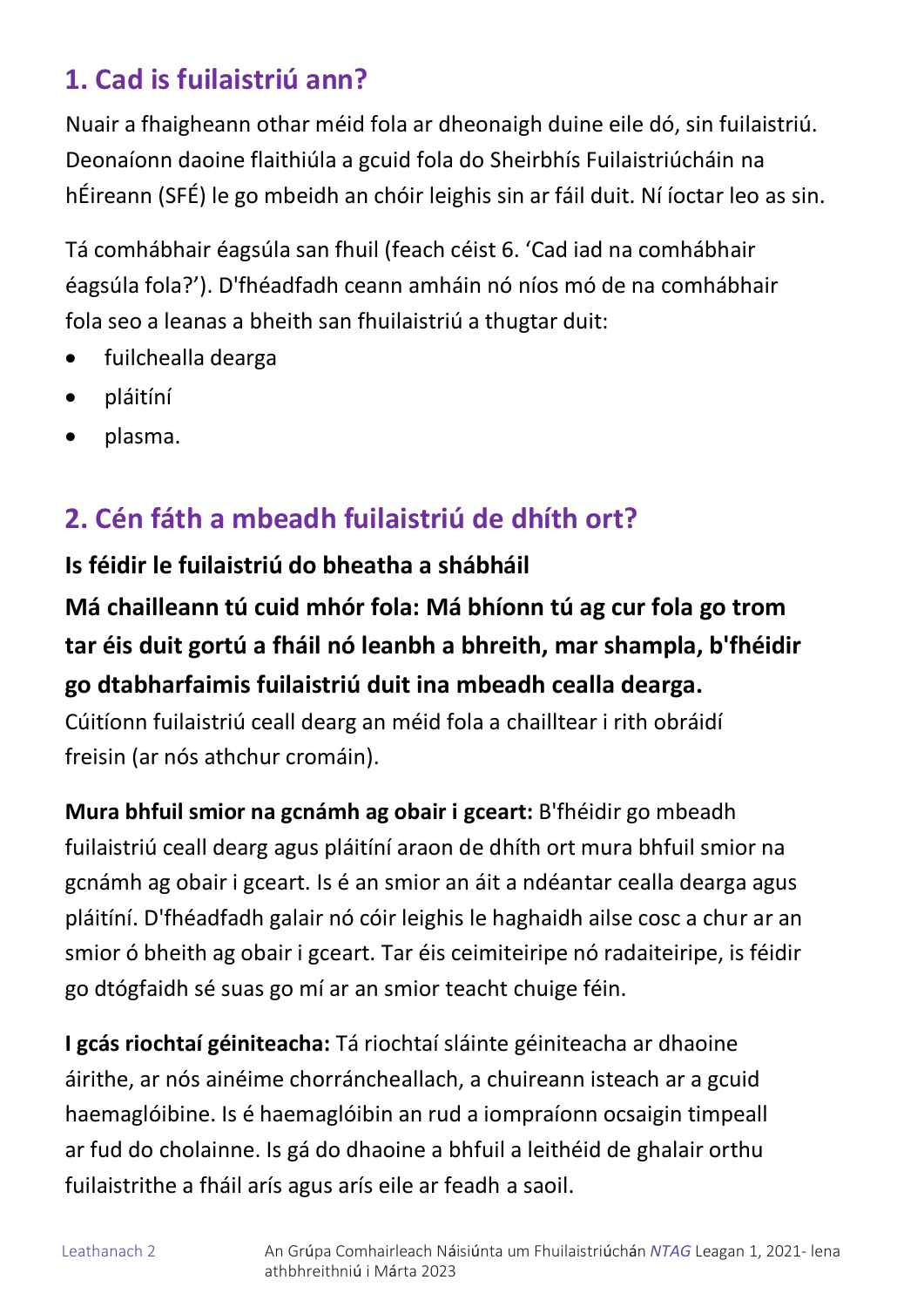## <span id="page-3-0"></span>**3. Cad é an baol a bhaineann le fuilaistriú?**

#### **Braitheann an baol ar do shláinte agus ar an bhfuilaistriú féin**

Tá sé coitianta go leor frithghníomhú éadrom a bheith agat in aghaidh fuilaistrithe, ach is annamh é a bheith díobhálach - ní tharlaíonn sin ach i gcás níos lú ná aon fhuilaistriú amháin as gach 17,000 a thugtar. (Léigh a thuilleadh faoi sin i dtuarascáil ón Ríocht Aontaithe maidir le frithghníomhú trom in aghaidh fuilaistrithe ar www.shotuk.org)

#### **Seo roinnt samplaí den fhrithghníomhú in aghaidh fuilaistrithe**

**Méadú teochta:** Sin é an frithghníomhú is coitianta in aghaidh fuilaistrithe ach bíonn sé éadrom de ghnáth.

**Frithghníomhú ailléirgeach:** D'fhéadfadh gríos nó comharthaí eile ailléirge a theacht ar dhuine go háirithe tar éis fuilaistriú pláitíní nó plasma a fháil. Má thagann sin ort, is féidir go gcuirfí ar réim cógas thú lena leigheas.

**Scaipeadh galair:** Is annamh an rud é sin anois. Déantar scagadh ar dhaoine sula ndeonaíonn siad a gcuid fola. Níl cead ag othair a bhfuil fuilaistriú faighte acu a gcuid fola féin a dheonú. Déanaimid tástáil ar gach aon deontas fola le haghaidh galair ar féidir le fuilaistriú a scaipeadh. Orthu sin, déantar tástáil le haghaidh víris agus baictéir is siocair le galair ar nós:

- heipitíteas (heipitíteas B, C agus E)
- SEIF (víreas easpa imdhíonachta daonna (VEID))
- gallbholgach

Faighimid réidh le deontais fola má léiríonn na tástálacha go bhfuil na galair sin iontu. Fiú agus na réamhchúraim sin ann, tá baol an-bheag ann go dtabharfaidh fuilaistriú galar duit. D'fhéadfadh sé sin tarlú, mar shampla, má thagann galar nua ar an deontóir fola sna chéad chúpla lá roimh fuil a dheonú agus murar féidir leis na tástálacha é sin a bhrath. Cuirtear síos ag deireadh na bileoige (féach Tuilleadh Eolais) ar an mbaol iarmharach sin, ós annaimhe é ná gach aimhréidh eile a bhaineann leis an bhfuilaistriú.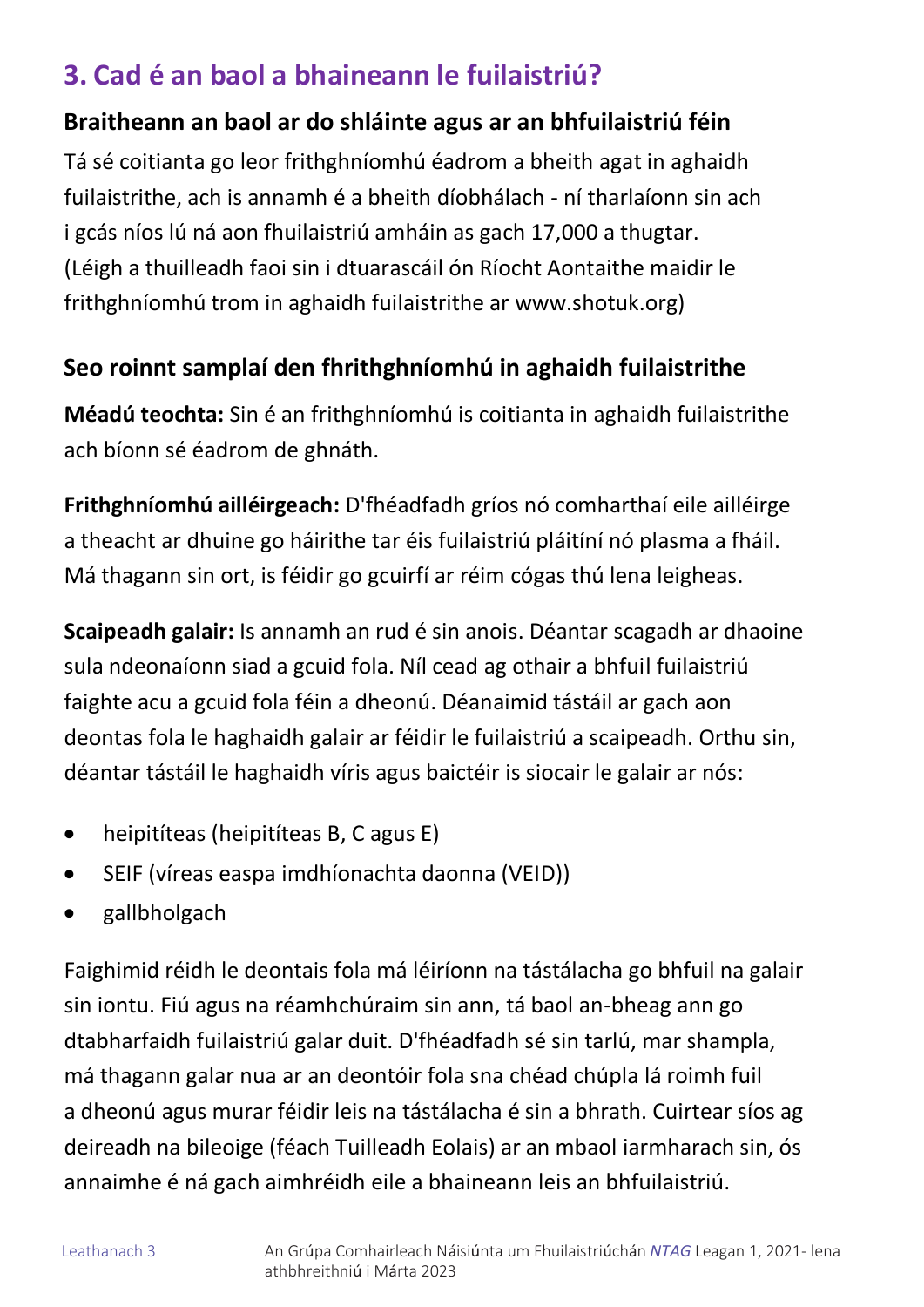**Forbairt antasubstaintí:** D'fhéadfadh duine amháin as gach 300 othar antasubstaintí i gcoinne fuilchealla dearga a fhorbairt má fhaigheann siad níos mó ná aon fhuilaistriú amháin. Déanann na hantasubstaintí sin ionsaí ar chealla dearga nach mar a chéile iad le do chuid ceall dearg féin, rud is féidir dochar a dhéanamh duit.

Má tharlaíonn sin, beidh orainn tuilleadh tástálacha a dhéanamh chun do chuid fola a mheaitseáil níos cruinne i gcomhair fuilaistrithe amach anseo. Dhéanfaí sin freisin le linn toirchis ar fhaitíos go ndéanfadh antasubstaintí dochar d'fhuilchealla dearga an linbh. Más dócha go n-éireoidh tú torrach, mar sin, ní mór dúinn thú féin agus do dhochtúir teaghlaigh a chur ar an eolas faoi na hantasubstaintí.

**TACO:** Is é an baol **is troime** é an riocht sláinte ar a dtugtar ró-ualú imshruthaithe bainteach le fuilaistriú (TACO). Cuireann sé deacracht análaithe ort a d'fhéadfadh a bheith tromchúiseach. Is mó seans go dtarlóidh sé sin má dhéantar an fuilaistriú rósciobtha duit nó má thugtar an iomarca de na comhábhair fola duit. Is mó seans go dtarlóidh TACO má bhíonn cliseadh croí ort nó má cuireadh sreabhán eile isteach sna féitheacha nuair nach raibh tú ag cur fola. D'fhéadfadh sé tarlú i gcás fuilaistriú d'aon aonad amháin.

**Mí-oiriúnú:** Is é an dara baol is troime é gan fuilaistriú a fháil a oireann don fhuilghrúpa ina bhfuil tú. Is féidir leis an bhfoireann cúram sláinte sin a chosc ach cinnte a dhéanamh de nach dtarlóidh aon mheascán mearaí nuair a thógtar sampla fola uait chun an fuilaistriú a chur in oiriúint duit.

#### **Beidh an fhoireann cúraim sláinte ar an eolas faoi na réimsí baoil sin nuair a dhéanfaidh siad measúnú ort.**

Cuirfidh siad ceisteanna ort maidir le:

- fuilaistrithe a bhí agat roimhe seo
- frithghníomhú in aghaidh fuilaistrithe
- aon riachtanais speisialta a d'fhéadfadh a bheith agat i dtaca le fuilaistriú.

Socróidh siad an fuilaistriú dá réir nó ordóidh siad cógais bhreise duit, más gá. Míneoidh siad freisin aon riachtanais speisialta a bhaineann leis an bhfuilaistriú i do chás-sa.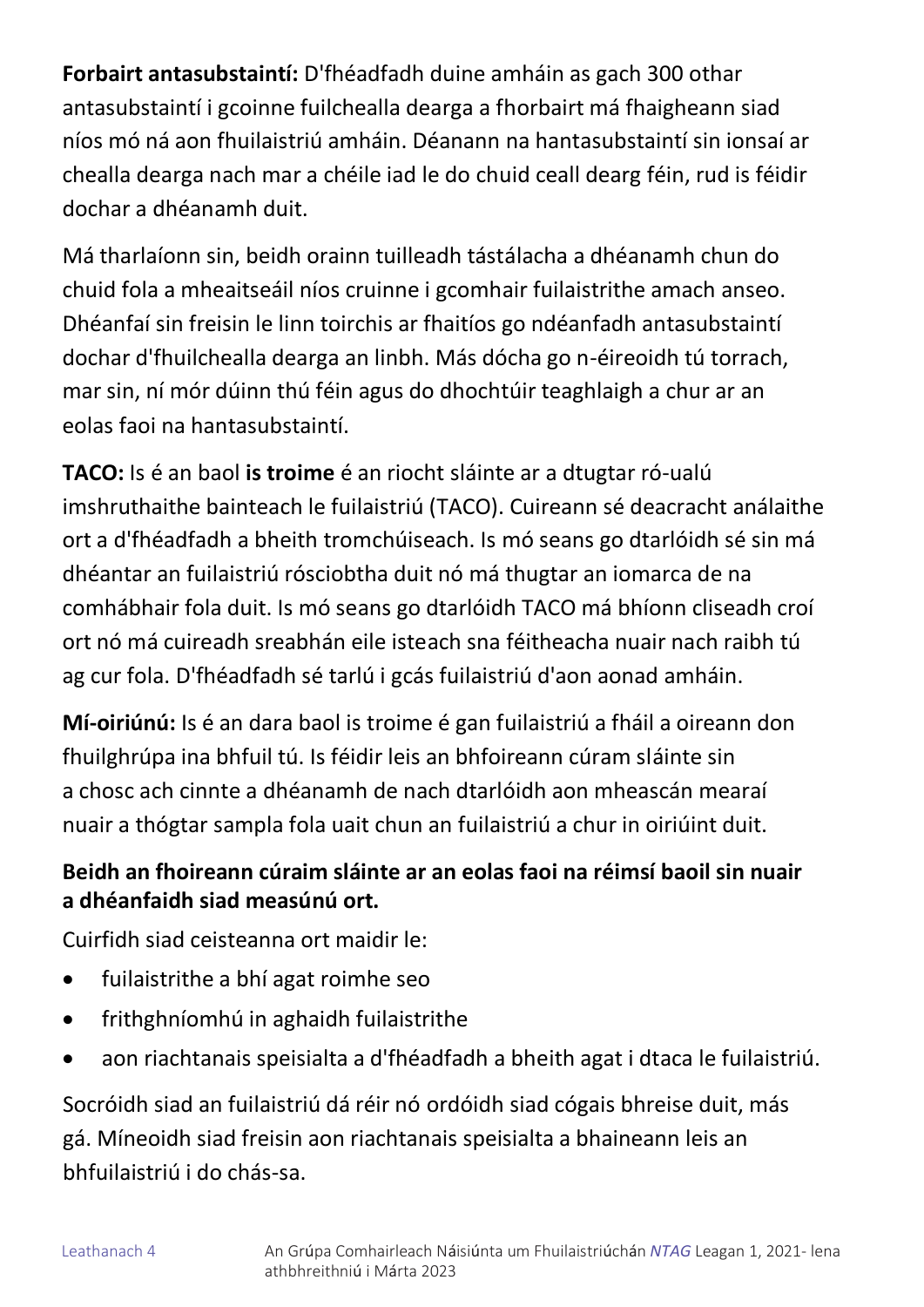De réir dhlí na hÉireann, ní mór dúinn tuairisc a chur isteach nuair a tharlaíonn frithghníomhú trom in aghaidh fuilaistrithe. Ní úsáidimid d'ainm sna tuairiscí sin. Seolaimid na tuairiscí chuig an Oifig Náisiúnta Haemafhaireachais (NHO). Tugtar 'córas haemafhaireachais' ar an bpróiseas sin.

## <span id="page-5-0"></span>**4. An féidir fuilaistriú a sheachaint?**

**Dhá rud in éineacht a thaispeánann cé acu an bhfuil fuilaistriú de dhíth ort nó nach bhfuil: na hairíonna atá ort agus torthaí tástálacha saotharlainne ar nós comhaireamh haemaglóibine agus pláitíní:** Is eol don fhoireann cúraim sláinte gan fuilaistriú a thabhairt duit ach amháin nuair atá géarghá leis. Déanfaidh siad measúnú ar na hairíonna atá ort agus ar thorthaí na dtastálacha saotharlainne chun cinneadh a dheánamh an bhfuil fuilaistriú de dhíth ort.

**Aonad amháin fola san aon am amháin:** Mura bhfuil tú ag cur fola, níor cheart go dtabharfaí ach aonad amháin ceall dearg duit mar fhuilaistriú. Ba cheart go ndéanfaí measúnú ort arís ina dhiaidh sin le cinneadh a dhéanamh an bhfuil fuilaistriú eile de dhíth ort.

**Ainéime:** Má tá ainéime ort, b'fhéidir gur leor duit forlíonadh iarainn nó cothaithigh eile mar chóir leighis. I gcás roinnt othar, b'fhéidir go mbeidh tástálacha breise ag teastáil chun a fháil amach cad is cúis leis an ainéime agus an chóir leighis cheart a chur orthu.

**Obráidí agus toircheas:** Is féidir leat roinnt rudaí a dhéanamh sula mbíonn obráid agat, agus le linn duit bheith ag iompar clainne, chun do stór iarainn a mhéadú agus an cur fola a laghdú. Ba cheart don fhoireann cúraim sláinte seiceáil an bhfuil ainéime ort agus an bhfuil an baol ann go gcuirfidh tú fuil. Ba cheart dóibh cóir leighis a chur ort le haghaidh ainéime agus, más gá, do chógais a athrú sa chaoi gur lú an seans go gcuirfidh tú fuil. **B'fhéidir** go mbeidh tú in ann fuilaistriú a sheachaint dá réir.

Is féidir go bhfaighfidh tú cógas a laghdóidh an baol go gcuirfidh tú fuil le linn obráide. Thairis sin, is féidir le roinnt ospidéal do chuid fola féin a athchúrsáil. Ciallaíonn sin gur féidir leo úsáid a bhaint as gléas 'tarrthála ceall'. Is gléas é a bhailíonn an fhuil atá tú ag cur agus a chuireann an fhuil sin ar ais ionat

#### ar an toirt.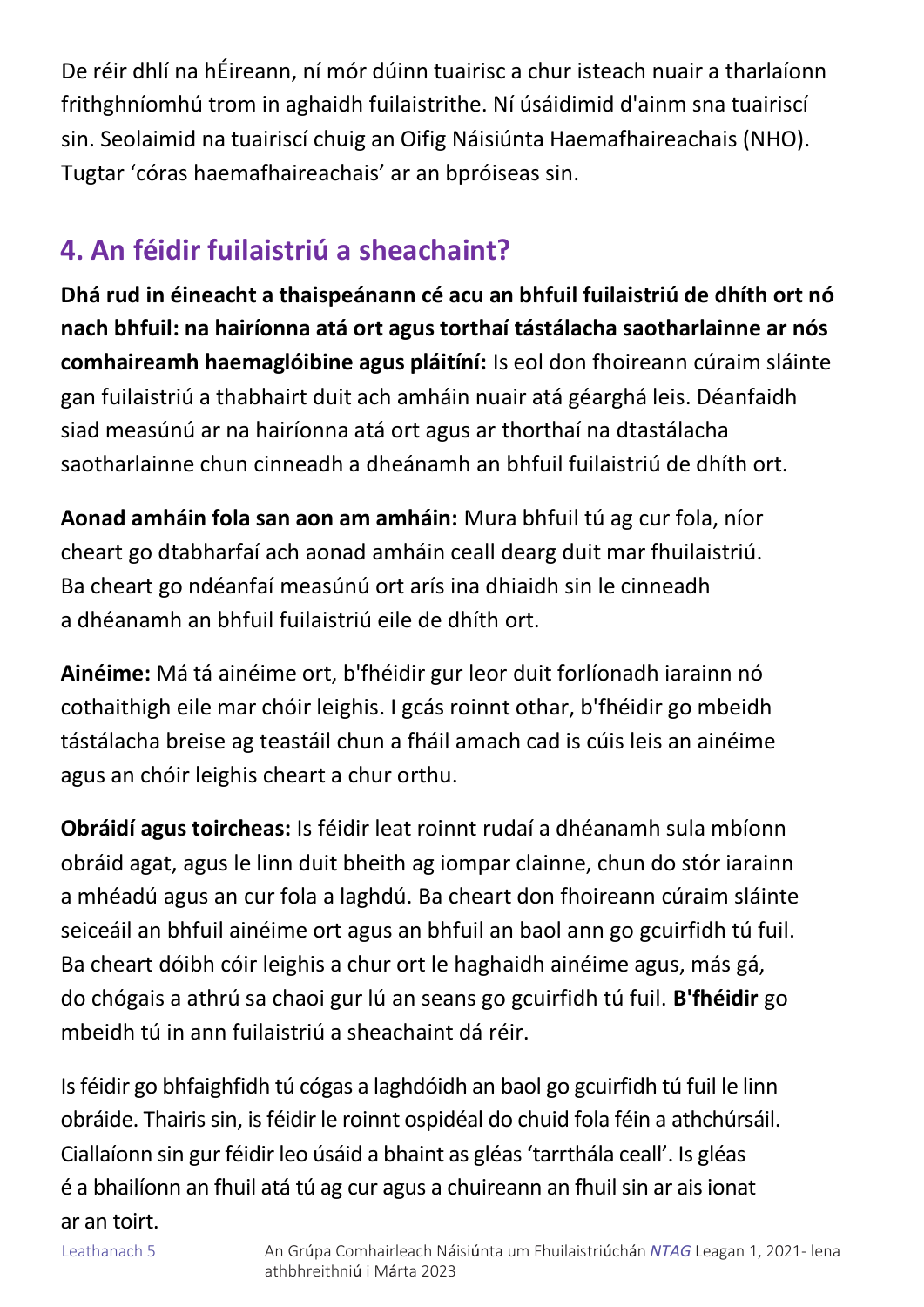**Ní féidir leat do chuid fola a dheonú duit féin:** Ní thugann Seirbhís Fuilaistriúcháin na hÉireann cead d'othair a gcuid fola a dheonú le haghaidh a n-úsáide féin roimh obráid. Is amhlaidh sin toisc nach bhfuil aon fhianaise ann gur cleachtas níos sábháilte é. Luaitear sna Rialacháin Eorpacha nach dea-ghnás é deontais fola a fháil ó do theaghlach ná ó chairde leat (deontais stiúrtha).

## <span id="page-6-0"></span>**5. Conas a dhéantar fuilaistriú?**

#### **Tá an fhoireann cúraim sláinte oilte i gcleachtas sábháilte**

**Is é an chéad chéim é sampla fola a thógáil uait:** Ba cheart do bhall den fhoireann cúram sláinte lipéad a chur ar an sampla fola láithreach agus é nó í fós in aice leat. Ba cheart go mbeadh do chuid faisnéise aitheantais ar an lipéad sa chaoi nach meascfar suas é le sampla othair eile.

Ní mór don fhoireann cúraim sláinte iarraidh ort an fhaisnéis seo a thabhairt:

- ainm iomlán
- dáta breithe.

Más othar cónaitheach thú, ba cheart duit an banda aitheantais ospidéil a chaitheamh ar a mbeidh d'uimhir aitheantais othair. Ba cheart don fhoireann cúraim sláinte an banda a sheiceáil. Má tá faisnéis ar an mbanda I bhfoirm barrachóid ar féidir a scanadh go leictreonach, is féidir scanóir láimhe a úsáid chun lipéad a phriontáil le haghaidh an tsampla fola.

**Tástáil:** Cuirtear an sampla fola ar aghaidh ansin go dtí banc fola an ospidéil mar a ndéantar tástáil air. Dearbhaíonn an tástáil cén fuilghrúpa ABO ina bhfuil tú (mar shampla O, A, B nó AB) agus cén grúpa Rhesus ina bhfuil tú (deimhneach nó diúltach). Déantar an sampla fola a mheaitseáil le comhábhar fola atá oiriúnach duit.

**An comhábhar fola a thabhairt chomh fada leat:** Déanfaidh ball den fhoireann cúram sláinte an comhábhar fola a roghnaíodh duit a bhailiú ón tsaotharlann. Arís, tá sé ríthábhachtach go ndéanfaidh an fhoireann seiceáil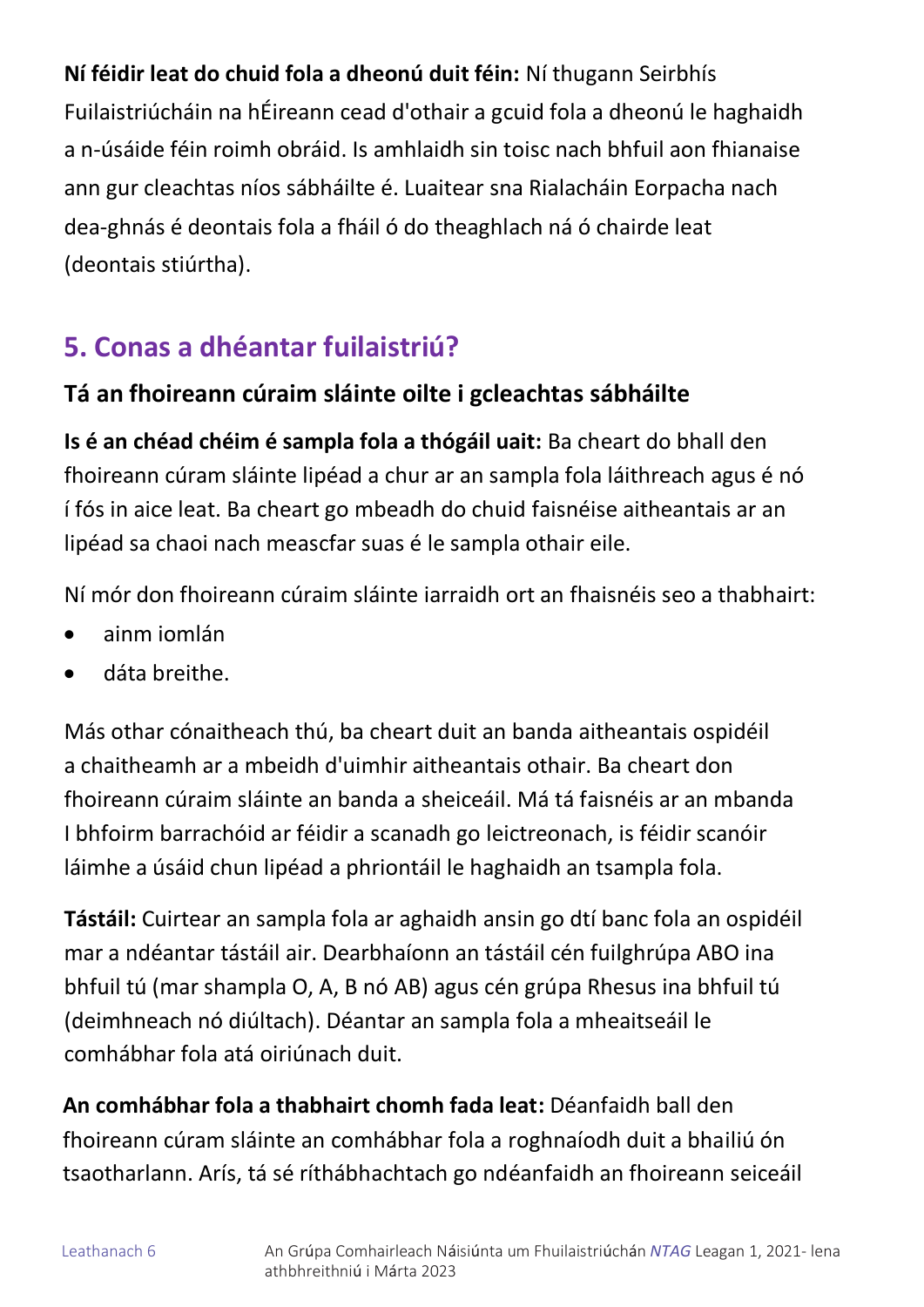ar an gcomhábhar le cinntiú gurb é an comhábhar atá ceaptha duit é sula dtosaíonn an fuilaistriú. Cinntíonn sin go bhfaigheann tú an comhábhar ceart.

**Fuilaistriú:** Úsáidfidh ball den fhoireann cúraim sláinte snáthaid steiriúil agus feadán plaisteach chun an fuilaistriú a cheangal leat, go hiondúil le féith i ngéag do láimhe. Tógann sé idir dhá uair agus ceithre uaire a chloig chun comhábhair fuilcheall dearg ar fad a aistriú. I gcás plasma agus pláitíní, tógann sé idir 30 nóiméad agus uair a chloig. Aistreofar an comhábhar fola níos sciobtha má tá tú ag cur fola nó ar chúiseanna eile.

**Seiceáil le haghaidh frithghníomhithe:** Coinneoidh an fhoireann cúraim sláinte súil ghéar ort i gcaitheamh an fhuilaistrithe féachaint an dtiocfaidh frithghníomhú ort. D'fhéadfadh frithghníomhú éadrom teacht ar dhuine amháin as gach 100 othar. Tá tábhacht ar leith leis an gcéad 15 nóiméad. Déanfaimid seiceáil ar na nithe seo a leanas agus taifeadfar iad roimh an bhfuilaistriú, lena linn agus ina dhiaidh:

- cuisle
- brú fola
- teocht
- ráta anála.

## <span id="page-7-0"></span>**6. Cad iad na comhábhair éagsúla fola?**

Iompraíonn **fuilchealla dearga** ocsaigin ó na scamhóga go dtí an chuid eile den chorp agus dé-ocsaíd charbóin ar ais go dtí na scamhóga lena análú amach. Is í an haemaglóibin (Hb) an chuid den chill dhearg a dhéanann an jab tábhachtach sin. Nuair atá an leibhéal Hb íseal, sin ainéime. B'fhéidir go mbeidh mar thoradh uirthi nach bhfaighfidh an croí ná baill bheatha eile dóthain ocsaigine. Má thiteann an leibhéal Hb go tobann (má tá tú ag cur fola, mar shampla), is féidir go ndéanfar dochar duit láithreach agus go mbeidh fuilaistriú de dhíth ort.

Is iad **pláitíní** an chuid den fhuil a úsáideann do chorp chun cur fola a stopadh. Cruinníonn siad le chéile ina bpluga agus greamaíonn fachtóirí téachta den phluga sin chun téachtán a chruthú. Tugtar fuilaistriú pláitíní duit chun cur fola a stopadh nó a chosc.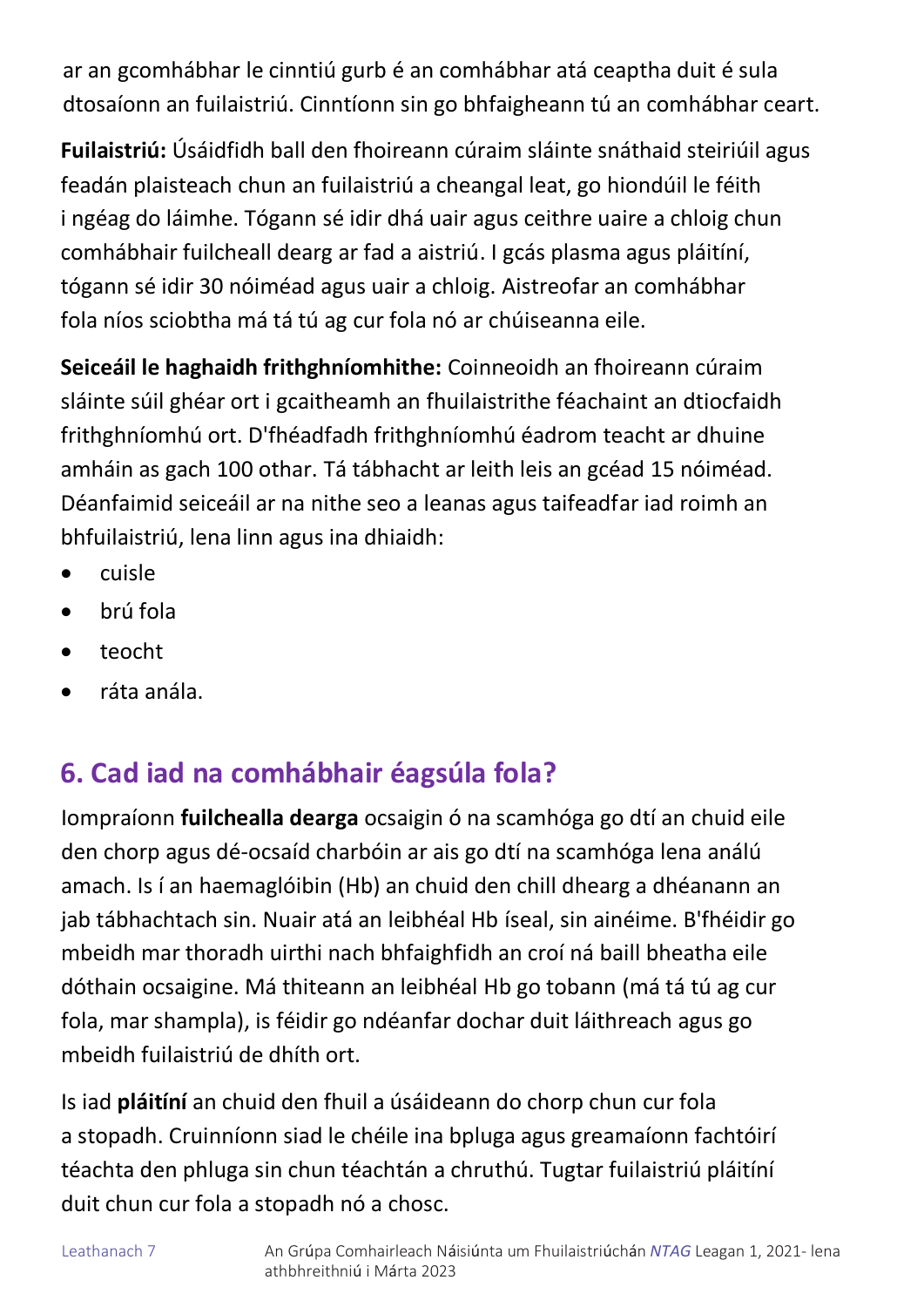Is é an **plasma** an chuid leachtach den fhuil a bhfuil na fuilchealla dearga agus na pláitíní ar fuaidreamh ann. Tá fachtóirí téachta sa phlasma, ach mura bhfuil mórán acu ann de bharr galar ae nó cur fola, mar shampla, tabharfar fuilaistriú plasma duit.

## <span id="page-8-0"></span>**7. Cad é ba chóir don othar a dhéanamh chun a chinntiú go mbeidh an fuilaistriú sábháilte?**

### **Tá ról ríthábhachtach le himirt agatsa chun a chinntiú go n-aithneofar i gceart thú:**

**Déan cinnte go bhfuil do chuid faisnéise aitheantais ceart:** Má tá an t-ainm nó an dáta breithe mícheart ar an mbanda aitheantais ospidéil, abair sin leis an bhfoireann cúram sláinte.

Nuair atá an ball foirne ag tógáil sampla uait chun do chuid fola a mheaitseáil leis an bhfuilaistriú, déan cinnte go seiceálann siad cé thú féin. Fiú má tá aithne acu ort, ba chóir dóibh iarraidh ort na nithe seo a leanas a rá (ach níor cheart dóibh leid a thabhairt duit):

- ainm iomlán
- dáta breithe.

Ansin, ba cheart dóibh a chinntiú go bhfuil an fhaisnéis chéanna ar an mbanda aitheantais ospidéil.

#### **Cuir i gcuimhne don fhoireann chliniciúil é más amhlaidh:**

- gur tháinig frithghníomhú ort in aghaidh fuilaistrithe roimhe seo
- gur insíodh duit go bhfuil riachtanais speisialta agat i dtaca le fuilaistriú.

**Chomh maith leis sin,** má mhothaíonn tú go dona nó má thagann airíonna ort le linn nó i ndiaidh an fhuilaistrithe, caithfidh tú sin a rá leis an bhfoireann cúraim sláinte. Tá an liosta airíonna ar an gcéad leathanach eile.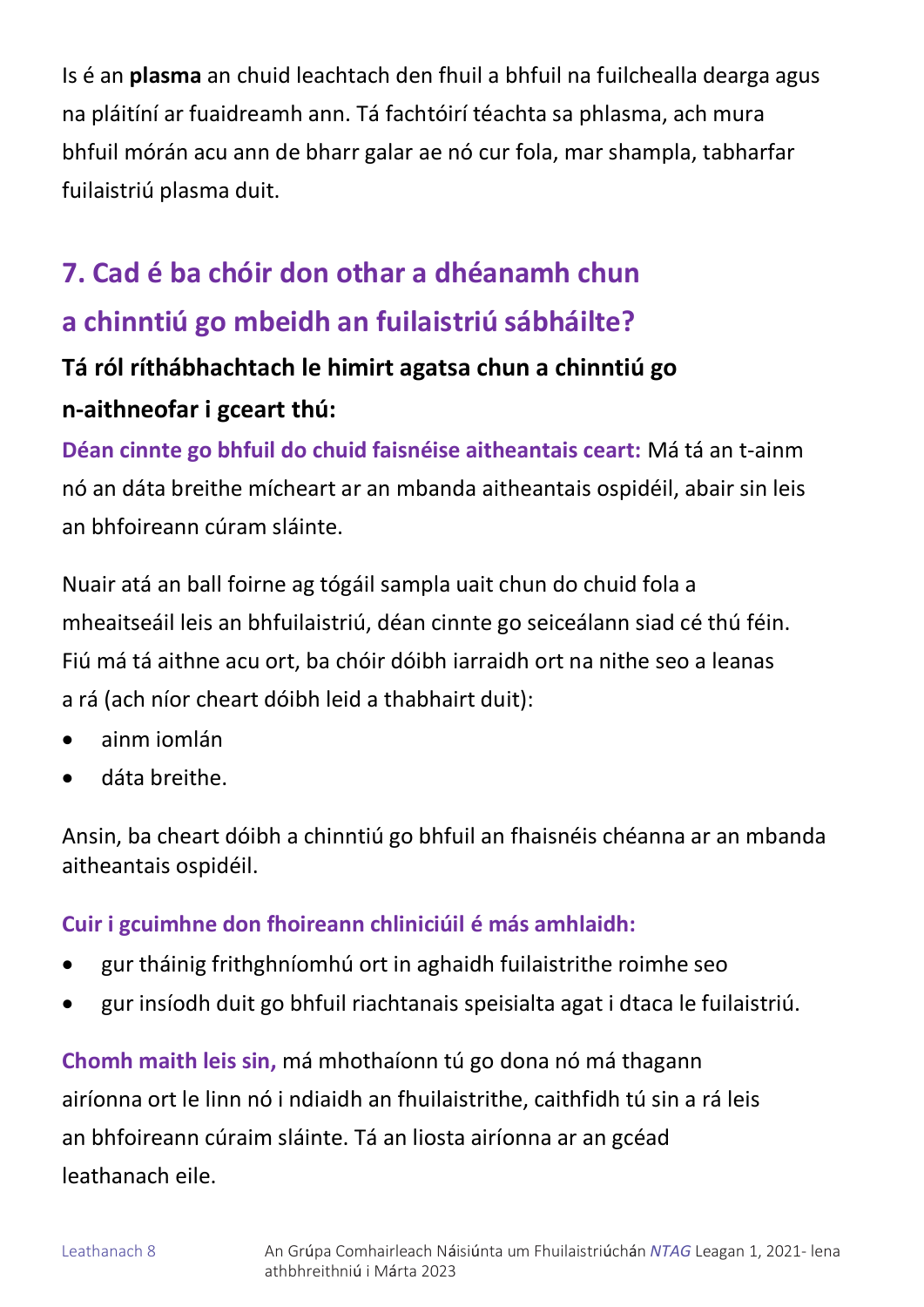Ar na hairíonna a d'fhéadfadh teacht ort le linn nó i ndiaidh fuilaistriú tá:

- tinneas cinn
- gríos
- masmas
- urlacan
- fiabhras
- crithfhuacht
- croitheadh
- deacrachtaí análaithe.

Má thagann airíonna ort, tarlaíonn siad den chuid is mó faoi cheann 24 uair a chloig ó thús an fhuilaistrithe. Tá an fhoireann cúraim sláinte cleachta leis na hairíonna sin agus, más gá:

- cuirfidh siad stop leis an bhfuilaistriú
- déanfaidh siad tástálacha fola agus cuirfidh siad cóir leighis ort le haghaidh na n-airíonna.

**Bearta eile sábháilteachta atá i bhfeidhm:** Má fhaigheann tú fuilaistriú agus tú i d'othar seachtrach, gheobhaidh tú uimhir fóin don ospidéal ón bhfoireann cúraim sláinte. Ba cheart duit glaoch ar an uimhir sin má thagann frithghníomhú ort tar éis duit an t-ospidéal a fhágáil.

Má tá riachtanais speisialta agat i dtaca le fuilaistriú, moltar duit cárta 'rabhaidh' a fháil ón ospidéal. Ar na riachtanais speisialta i dtaca le fuilaistriú tá, mar shampla, fuil ionradaithe a fháil i gcás othar áirithe a bhfuil ailse orthu nó réim cógas ar leith a fháil. Anuas air sin, cuirtear bratach rabhaidh le do thaifead i gcóras ríomhaireachta bhanc fola an ospidéil a chinntíonn nach dtugtar duit ach fuil a oireann do do riachtanais speisialta féin.

## <span id="page-9-0"></span>**8. Taifid fuilaistriúcháin – cá fhad a choinnítear iad?**

Caithfidh SFÉ agus na hospidéil taifid deontóirí agus fuilaistriúcháin, a chuimsíonn sonraí pearsanta, a choinneáil ar feadh 30 bliain. Coinnítear sampla fola as gach deontas do SFÉ i gcartlann ar feadh 10 mbliana.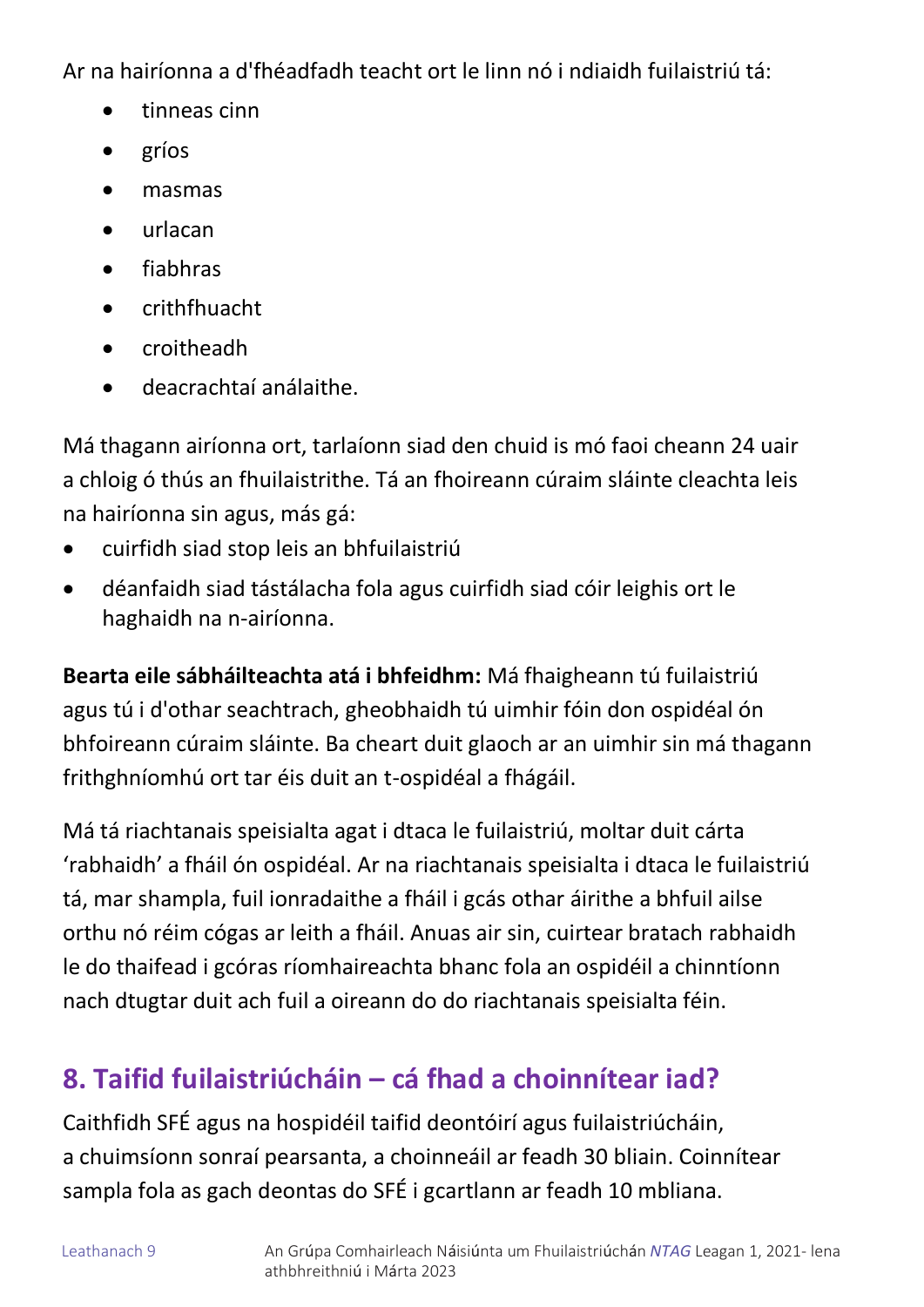## <span id="page-10-0"></span>**9. Cad a tharlaíonn má dhiúltaíonn tú don fhuilaistriú?**

#### **Is féidir leat gan toiliú le fuilaistriú agus d'intinn a athrú**

Is féidir leat cinneadh gan toiliú le fuilaistriú. Mura dtoilíonn tú leis, ba cheart go mbeadh a fhios agat cé gur féidir le go leor daoine airíonna ainéime a sheasamh, tá roinnt othar ann atá i mbaol níos airde mar gheall uirthi mura dtugtar fuilaistriú dóibh.

Ar na hothair sin tá:

- iad siúd atá ag cur fola
- iad siúd atá aosta
- agus iad siúd a bhfuil an croí agus imshruthú na fola go dona acu (galar cardashoithíoch).

Ba cheart duit sin a phlé go hiomlán le do chomhairleoir sula bpleanáiltear obráid nó sula mbeartaíonn tú éirí torrach. Tá polasaithe á bhforbairt ag roinnt ospidéal chun fuilaistriúchán a sheachaint. '**Conairí gan fuil**' a thugtar orthu sin. Ní mar a chéile iad na háiseanna sin in aon dá ospidéal, agus fiú más ann dóibh is féidir go molfaí duit fuilaistriú a fháil mar sin féin.

#### **Réamhthreoracha Cúraim Sláinte (AHD)**

Leagtar amach i reachtaíocht na hÉireann (Cuid 8 den Acht um Chinnteoireacht Chuidithe (Cumas), 2015) creat dlí le haghaidh réamhthreoracha cúraim sláinte, ach níl sé ina dhlí ceart go fóill. Doiciméad atá san AHD ar féidir le duine ar bith os cionn 18 mbliana d'aois a scríobh ina dtugann siad treoracha maidir leis an gcineál cúraim sláinte agus cóireála leighis is mian leo a fháil, nó dar mian leo diúltú, nuair nach bhfuil sé fós ar a gcumas an méid sin a chur in iúl. Is féidir, mar shampla, go dtiocfadh néaltrú ar dhuine agus nach mbeadh sé fós in ann cinneadh a dhéanamh maidir lena chóir leighis. Mura bhfuil tú ag iarraidh fuilaistriú a fháil ar chúis ar bith, cúiseanna creidimh agus cultúrtha san áireamh, is féidir leat sin a lua san AHD. Bheadh sé stuama do theaghlach agus do dhochtúir ginearálta a chur ar an eolas faoin AHD atá agat agus do chuid mianta a chur in iúl dóibh.

Déanann an fhoireann cúraim sláinte de réir na réamhthreorach sin nuair is eol dóibh go bhfuil a leithéid ag othar. Is minice ná a mhalairt anois na